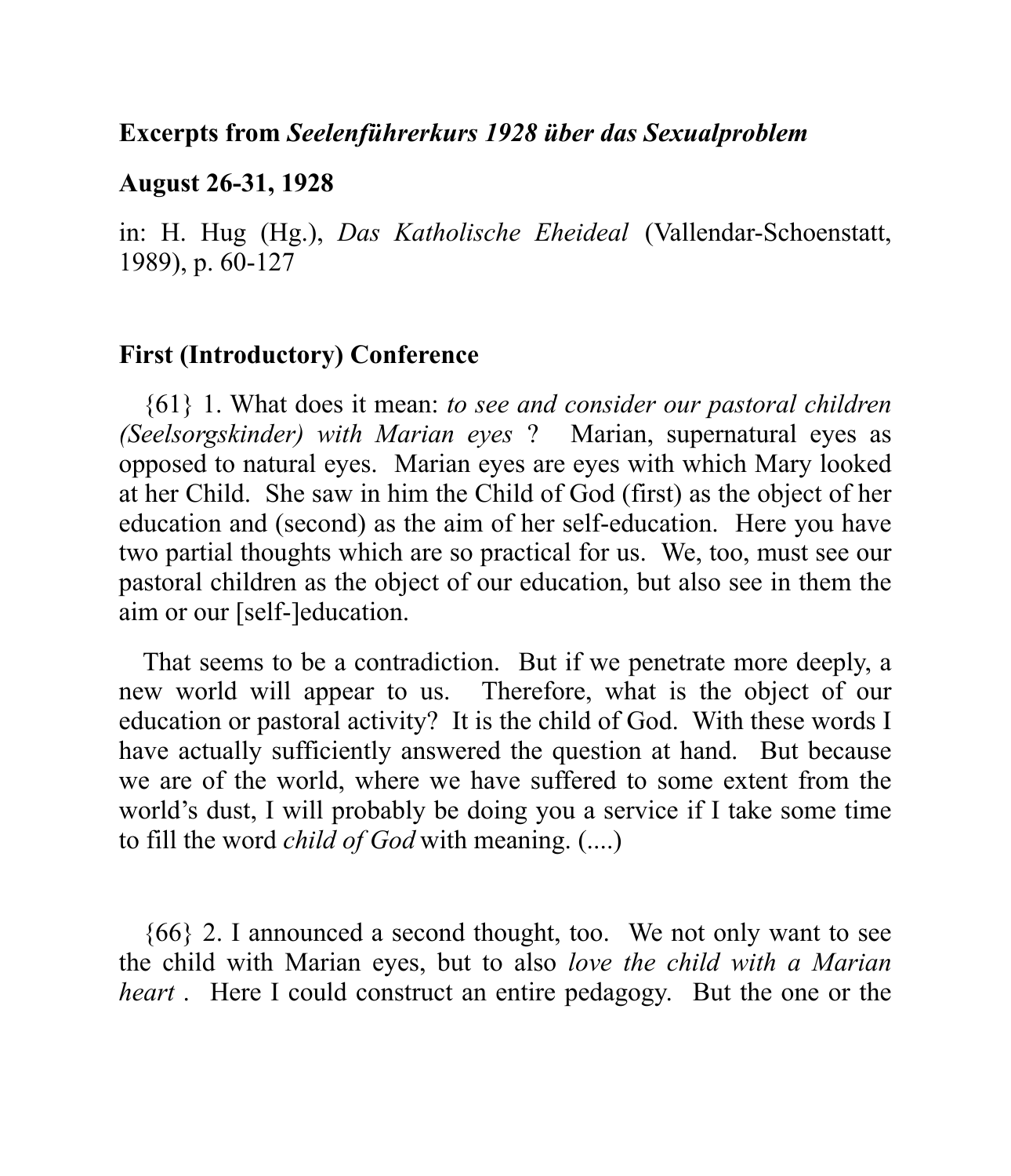other point will have to suffice. What does a Marian heart look like? Mary's heart was a humble heart, a kind heart, and a strong heart.

a. It is a *humble* heart. If you want to work this through, ask yourself each time: Did Mary's heart really look like this? And: What should my heart look like? What should a humble heart look like for me? We know Mary's personal ideal: " *Ecce ancilla Domini* – Behold the handmaid of the Lord" (Lk 1,38). Mary considered herself an instrument, a handmaid of God. Expressed philosophically, we would have to say that she was always aware that she was a secondary cause. If we are truly humble as pastors of souls, I will be aware that it is God who is ultimately the great Educator and that I only provide him a certain assistance, and I will always remain in ontological contact with the Primary Cause. I will remain an instrument. A humble educatorheart is always aware that he is only an instrument. This word contains an entire spirituality. Whether I meet with success of failure I will remain inwardly calm and collected. It will urge me to use means which promise success according to the standards of the ontological order of being. The science of education reminds us here of the importance of Marian devotion: Lead the children to Mary!

b. A Marian heart is a *kind* heart. Was Mary's heart kind? Of course! After all, we touch here on the greatness of the mother principle which God has built into his order of salvation. What a world of values! With it everything is simpler, swifter, more certain. Must the heart of an educator also be kind? We don't want to confuse kindness with softness. But true kindness seems to be a powerful force in education. Even discipline must ultimately flow from kindness. It seems to me that kindness must be especially stressed since people today {67} have too little opportunity, or none at all, to just be children. As a result they lack a natural starting point for the supernatural world. It is said that difficulties of faith are less in the mind and more in the heart. Put in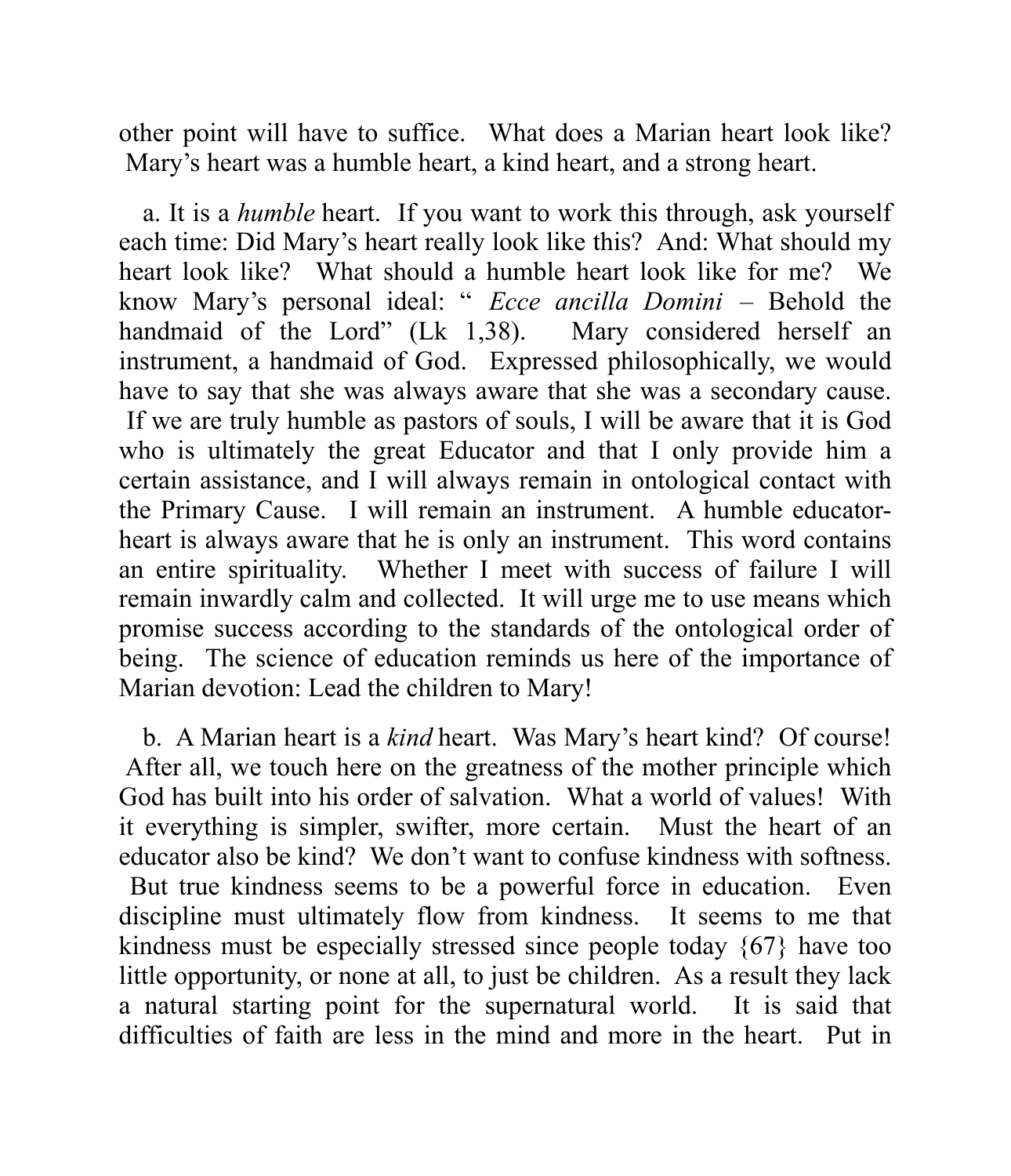practical terms: Many can no longer love God as Father because they never loved a natural father. If we would see it our task to be able to show to our own a reflection of the kindness of God the Father, then it would be easy for them to address the heavenly Father as "Father" and to find their way to a childlike relationship with him. I stress once more: Kindness is not the same as softness. Kindness! Look at the Good Shepherd, at the Blessed Mother, how do they take care at the wedding feast in Cana! We ought to become shepherds who show fatherly concern for our people.

Allow me to add a second thought. One often complains at how wild and rebellious modern young people have become. They bear a portion of the guilt, to be sure, but we must not forget that parents must earn the childlike love of their children. Thomas discussed the sources from which filial love flows. Is it birth? Not solely, for it only gives one the inclination [to filial love]. The actual love must be earned by the parents. They must give their children the sunshine of kindness. The same applies to us priests. Nowadays we cannot just insist on claims of authority. If we want to be respected and revered, we must earn it at the cost of great sacrifices and total surrender to those entrusted to our care.

c. Finally, the third point: a Marian heart is a *strong* heart. Think of how strong Mary is at the foot of the cross. Must our heart be this strong too? How necessary it is for us, since we are dealt so many failures. Unless we are strong and anchored in God we will too easily throw in the towel and not muster the courage to sacrifice ourselves for our vocation.

These are a few thoughts which can prepare the soil of our soul a little. We experience so many failures, but we cannot lose faith. We have such need of this great spirit of faith so that we do not become pessimists. The task I have been given is to help the child of God to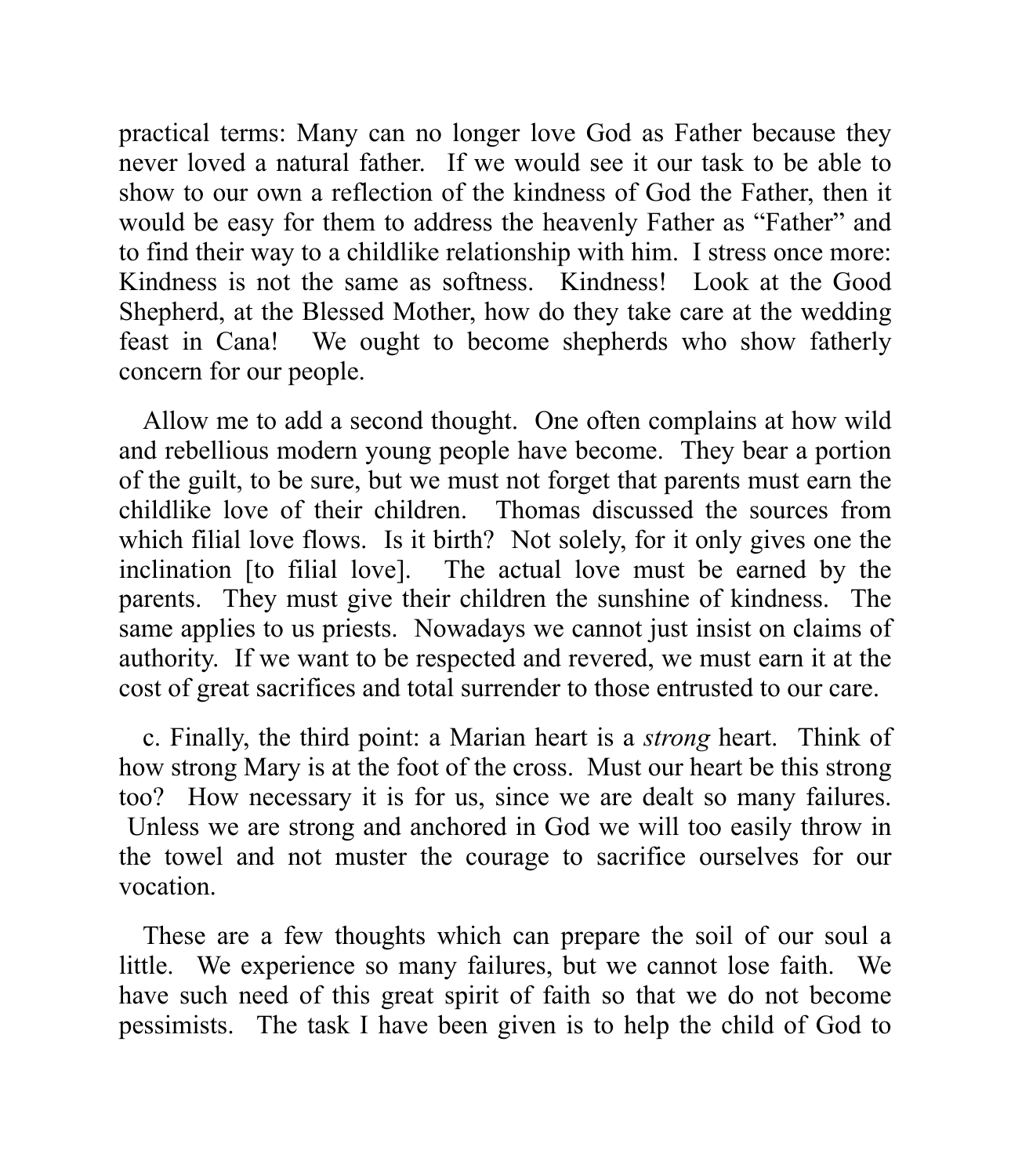grow to maturity in those God has entrusted to me. For, "Unless you become like children, you cannot enter the kingdom of God."

### **Seventh Conference**

# *2. The purpose of the sex drive*

{111} Now that we have recognized the protective wall around the sex drive, I must tell you something about the sex drive itself. The purpose of the sex drive, both when I abstain and when I use it, is the *bonum prolis* [the well-being of the child]. The whole sex drive can only have meaning as a reproductive drive in connection with the *bonum prolis*.

You must keep this thought clearly in mind. This is perhaps what is novel about this insight. In everything concerning the sex drive, in all the laws of the procreation of the coming generation, we see shining forth the wisdom, kindness and mercy of the Heavenly Father.

## **Eighth Conference**

[I. The law of procreation  $\frac{1}{2}$ :

Children come into the world through the sexual union of man and woman.]

{115} II. The laws established around procreation. These are the *laws that protect procreation* , namely

1. *marriage* and

2. *the sixth and ninth commandments*.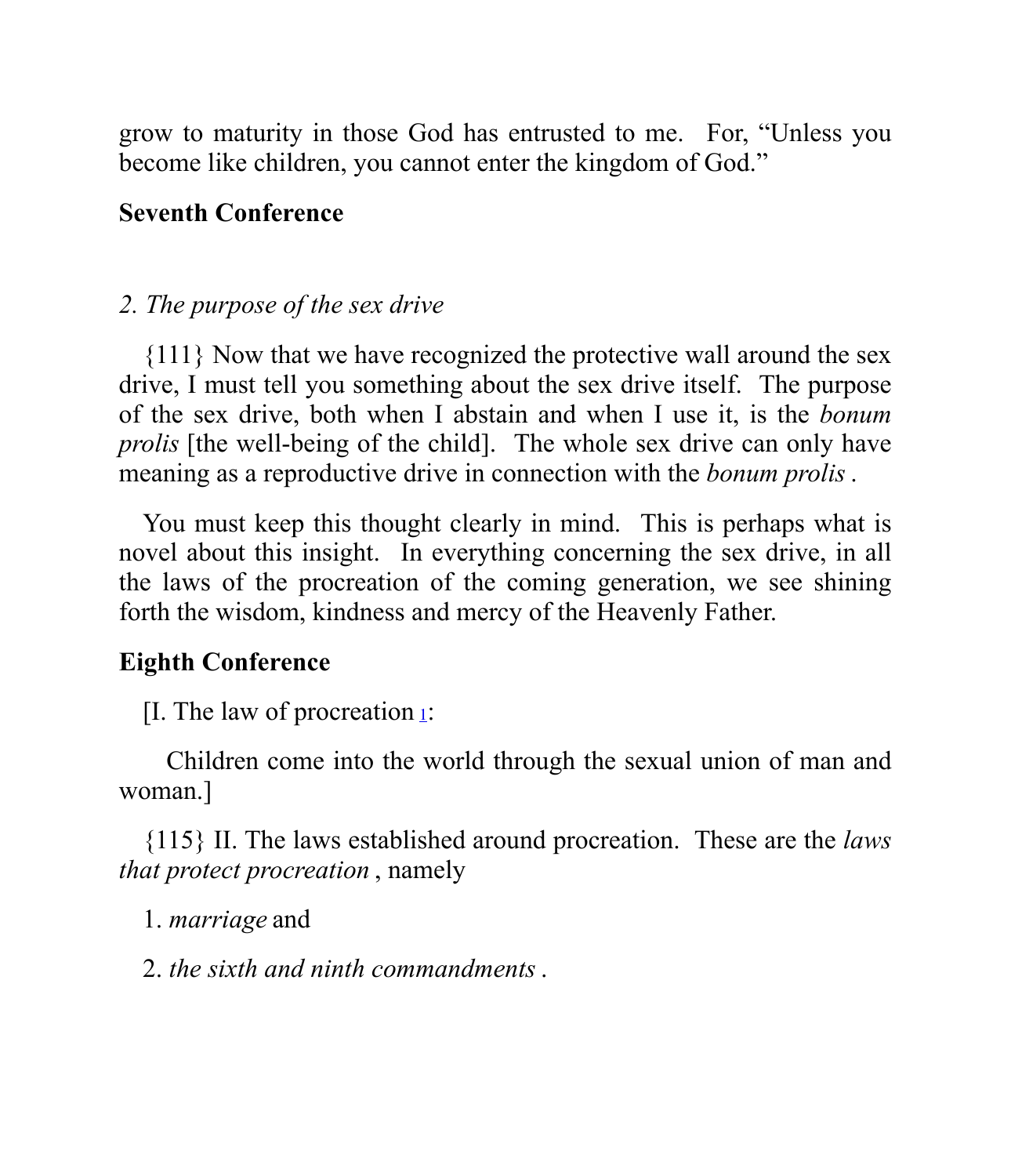In order to properly grasp sex and reproduction in the light of faith, one must bear two things in mind: First, {116} our constant source of strength ( *Kraftquelle* ), whether one is celibate or makes lawful use of one's sexual power, must always be our tender love for the God-man.

Secondly, the purpose of the sex drive. I spoke about this source of strength yesterday. My main concern both yesterday and today is to clarify what purpose the sex drive has. And the purpose of the laws governing procreation is the well-being of the child, or, more generally speaking, is the wisdom, goodness and mercy of the Heavenly Father toward the child.

Yesterday we applied this standard to the law of human procreation. This law is protected by two other laws:

the first is called marriage,

which is itself protected by the sixth and ninth commandments.

You can conclude from this multiple protection how great the Heavenly Father's concern is for the well-being of the child!

[II-1] Let us take a look at the first law that protects procreation: *marriage*. It is difficult to say much more on this point. But I want to try to extend yesterday's train of thought and show how this protective law reveals the Heavenly Father's love, wisdom and kindness. Yesterday we said that the law of procreation is this: The child comes into the world through the sexual union of man and woman. Today, when we speak about the laws protecting this reality, we must add: **The child comes into the world through the** *marital* **union of husband and wife** . The child must only come to earth in the context of God-willed marriage. This is natural law. It is therefore binding not only for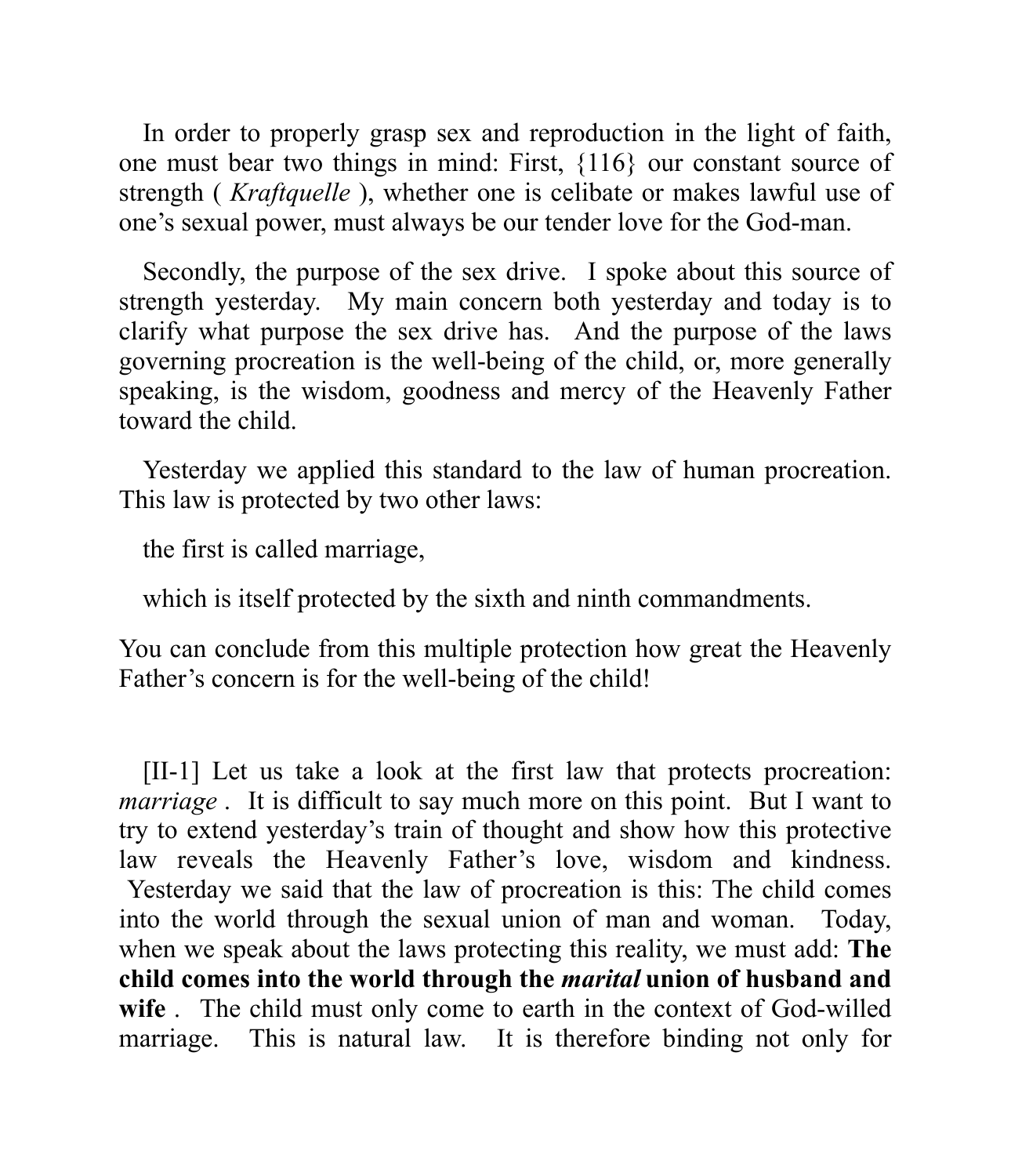Christians, but also for pagans, because it is part of the reality of creation. Looking more closely at marriage as a protective law, three thoughts would need to be considered:

marriage as a covenant of love, marriage as a covenant of love, marriage as a covenant of fates.  $(\dots)$ 

# **Ninth Conference**

{122} We have gotten to know [I] the law of procreation and [II-1] the law [of marriage] that protects it, both in a supernatural light. But so great is God's concern for the coming generation that this is not enough for him. He erects a fence even around this protective law. Hence, there is a protective law which protects the protective law protecting the law of human procreation.

[II-2] *The sixth and ninth commandment*

In the end, every commandment was established for the well-being of man. It would make a worthwhile study to look into how God ultimately gave all the commandments out of love for man. "If you do this, you will prosper like your ancestors before you" (cf Dt 8,1; 30,15-20). This is true of all his laws. God desires the well-being of man. The first three commandments were given by God to bind us to himself. In the other commandments (less the sixth and ninth) he exerts his concern for our fellow men who already exist. He gave two further commandments. Their concern is the coming generation. The sixth and ninth commandments want to protect the law of procreation.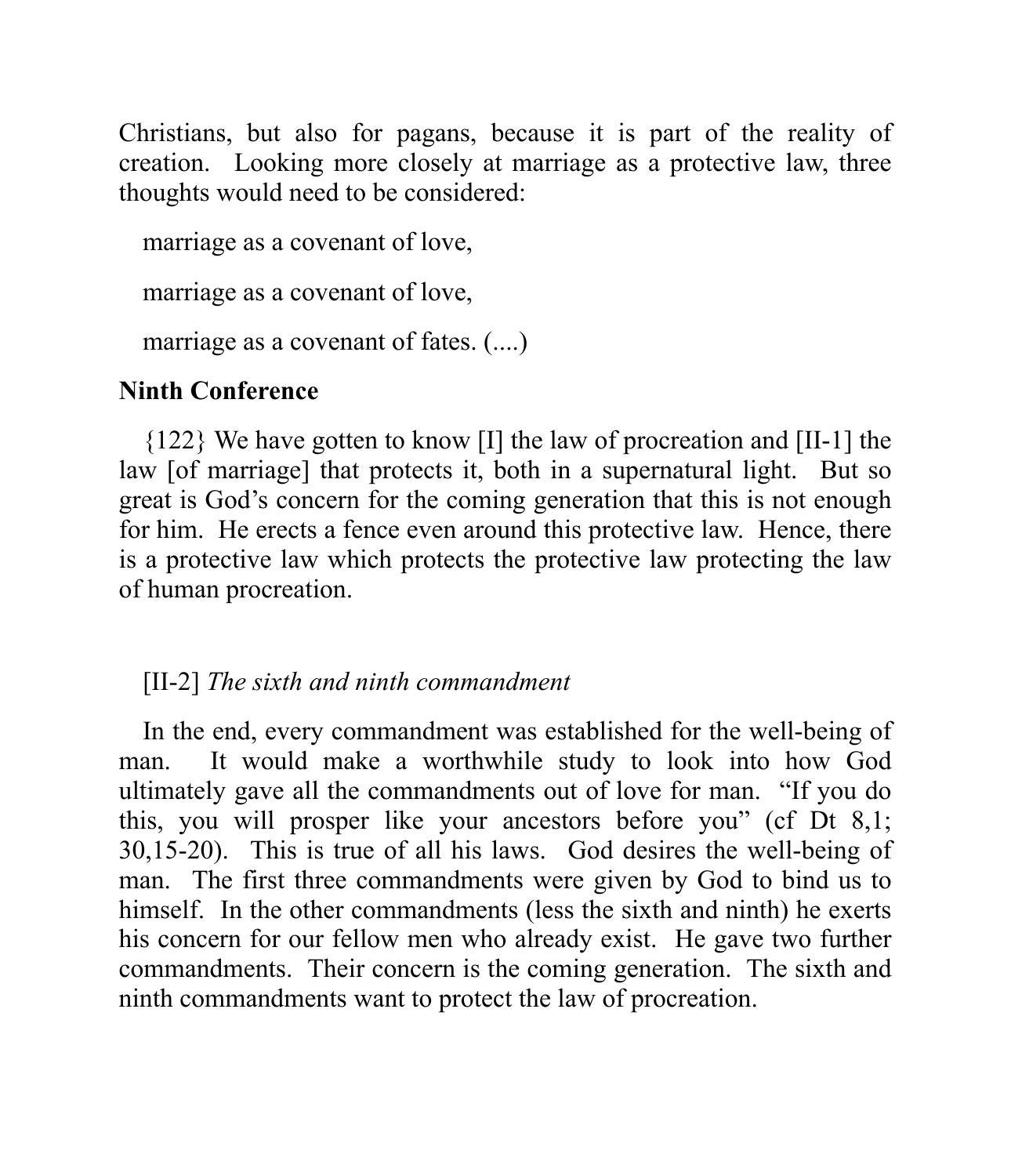Indeed, the matter is so grave that this protective law must bind under pain of mortal sin. In the end the issue is not the existence of the coming generation but their essence ( *So-sein* ). But this is extremely important. After all, we are {123} dealing with the creation of beings which have practically infinite value in God's eyes. For everything which God has done in his Providence revolves around the well-being of man. The God-man died and the Trinity uses its power so that man can become the children of God and praise and glorify him in eternity. When something of practically infinite value is at stake, then the law which safeguards these beings must bind under pain of mortal sin. You can see that confirmed in the letters from the apostles.

We want to discuss two thoughts. We want to learn to gain a moral and cultural appreciation for the sixth and ninth commandments.

# *1. Moral Implications*

I don't know if there is much point in discussing this, since you deal with these things daily in the confessional. On the other hand, the theology of the sixth commandment is [too often] left to personal study. We understand words, but fail to see how it fits into the bigger picture. This causes great uncertainty in how we deal with ourselves and others. Hence, let us first take a look at the moral implications.

Let me introduce two axioms:

1) Any voluntary unchaste act is always a serious sin.

2) Not every voluntary immodest act is a serious sin.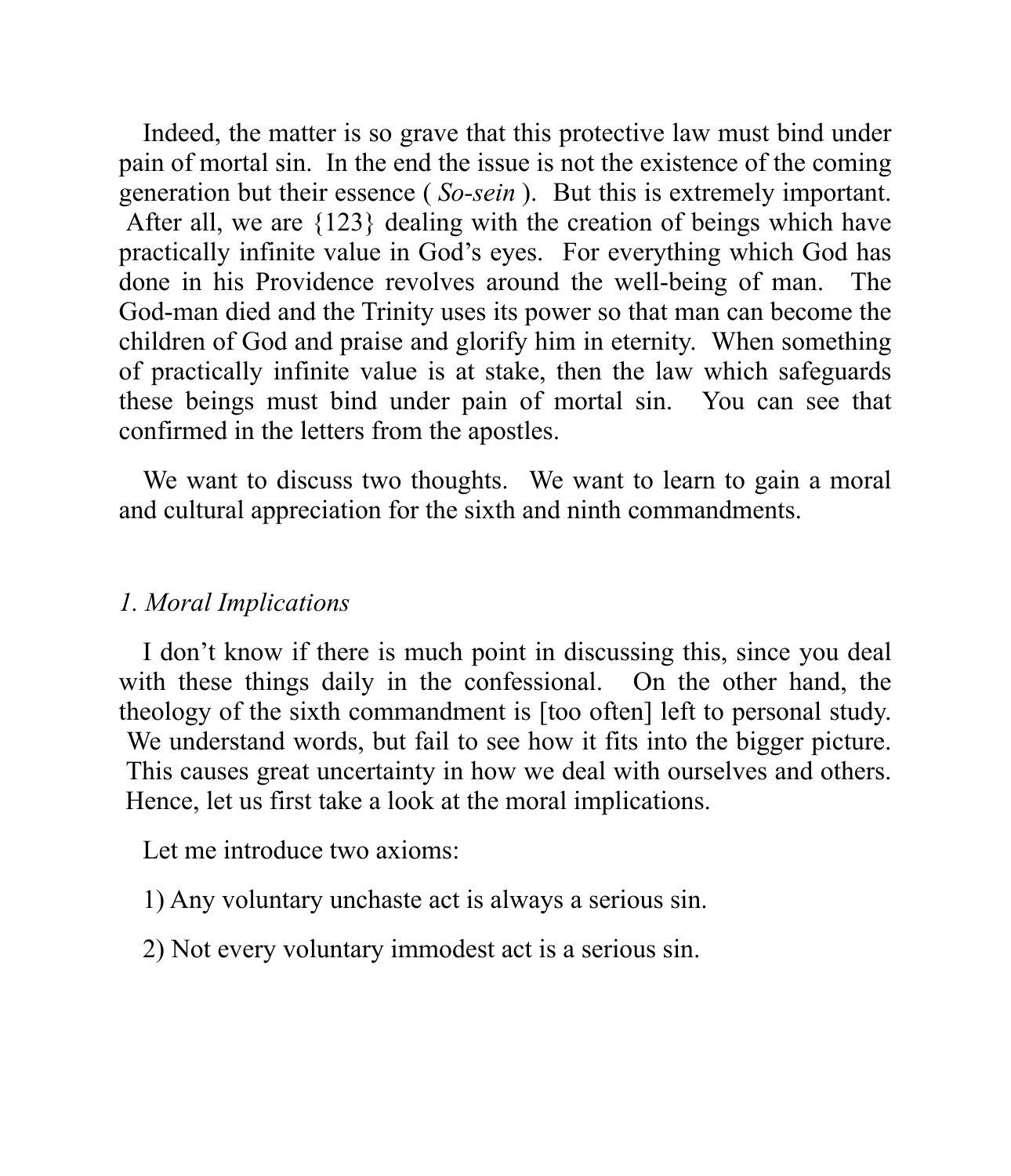[Axiom 1] We therefore speak not only of sinful actions, but also of [lust in the heart] – meaning that it is also a grave sin when I desire it with full will and purpose, or when I delight in a transgression. In the sixth commandment there is no parvity of matter  $\alpha$ . But here we must be extremely careful. Many educated people have suffered sexual distress because they were not taught clear concepts. To say that there are no venial sins in the area of the sixth commandment is also incorrect! As long as we are seriously striving [for sanctity] we can assume that all our sins are venial <sup>3</sup>. *Ratione materiae* [with regard to the matter] there is no parvity, but *ratione actus* [with regard to circumstances] [the matter may be mitigated].

Let us consider this commandment in more detail. "Any voluntary unchaste act is always a serious sin." This means, first of all, any voluntary squandering of the sexual powers outside of marriage. This can happen through adultery, fornication and masturbation. Secondly, any voluntary sexual pleasure outside the God-willed context of marriage [is a grave sin].

{124} Why is any voluntary sexual pleasure outside of marriage a grave sin? This pleasure outside the God-willed context is also called wrongful pleasure or lust. One could compare it to the abuse of the pleasure we derive from eating. But there is an essential difference. In the latter we are dealing with the self-preservation drive, but in the former with the reproductive drive. It is not a great catastrophe if one oversteps drive for self-preservation here and there. But if one plays around with the reproductive drive, then the common good is in danger, not just my private good. *Bonum communi praevalet bono privato* <sup>4</sup>*.* Let us examine this more closely! I speak of sexual pleasure. St. Augustine defines sexual pleasure as the pleasure one feels when the genitals are aroused. Sexual pleasure is therefore not the pleasant sensation I may feel when I stretch, or when I scratch an itch.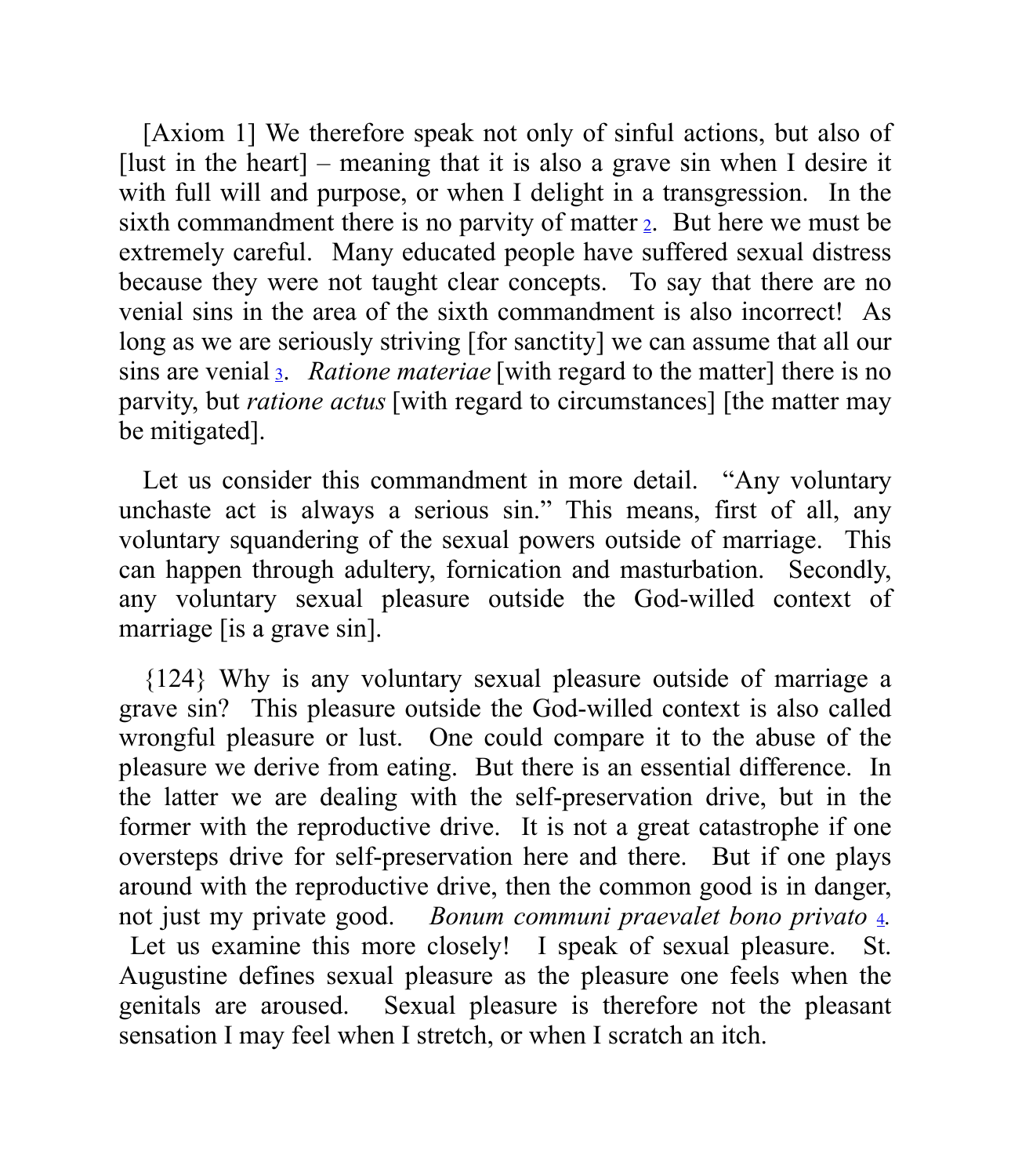Secondly, I maintain that *any* voluntary sexual pleasure *outside of the way permitted in marriage* is grave sin. Even in marriage one cannot enjoy every sexual pleasure in every imaginable way. Forbidden even in marriage are fornication, adultery and [practice of] sexual pleasure that makes impossible the conception of a child. Thirdly, everything which occurs as a result of *lust* , even if it is not sexual, is always a grave sin if the intention is to arouse sexual pleasure in me and others, for instance, through the way I dress...

[Axiom 2] The second law: Not every voluntary immodest act is a serious sin, but generally only a venial sin.

### *2. Cultural Implications*

The *cultural* significance [of the sixth and ninth commandments]: If we had time, I would have to show you the horrendous shipwreck of the sex drive. But we already know that day after day from the confessional. Read what our bishops wrote about this in 1923. The shipwreck is visible all around us. There is hardly any other sin which has such devastating consequences as sins against chastity. Why is that? We have already heard the answer. Because we are dealing here with things of the highest social value. Imagine a big house. I can remove all the parts I want. But if I remove the supporting columns, it will collapse. God's commandments are constructed in a similar way. The sixth and ninth commandments are the supporting pillars, for they deal with things of the utmost social importance... In our mind's eye we must see the scourged and suffering Savior. This is what broken chastity has done.

Sins against chastity are also the universal source of unhappiness of society. They affect things of utmost social importance. Do we hold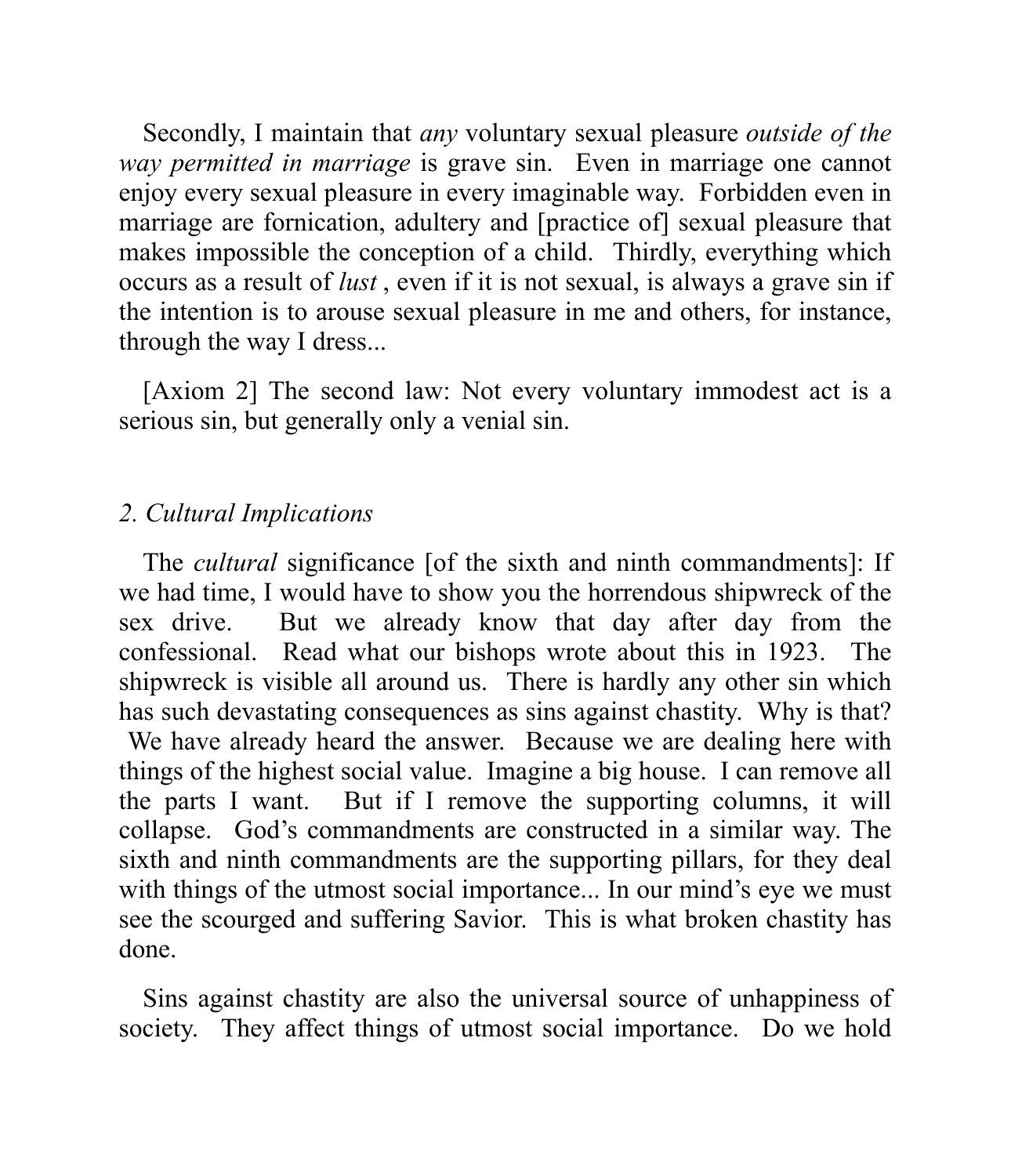marriage in such high esteem? If I marry only to make myself happy, do I have the right understanding of marriage? Selfishness is at its root. Every act within marriage which is directed by selfishness is a failing against the purpose of marriage and the sixth commandment. The purpose [of marriage] is directed to the well-being of the whole human race. If we want to save modern society, then we must recognize and stand up to this error. Has the purpose of chastity been correctly grasped by those who strive for purity only for fear of punishment, or for the sake of purity as something beautiful? Of course, [fear and beauty] are effective motives, but they do not correspond to the purpose of the sex drive. {126} Here everything is ordered to the well-being of the coming generation. The sixth and ninth commandments want to be viewed as the fountain from which the coming young life is fed. This is why every failing against the sixth commandment is a drop of poison in the well of life of the coming human race. We have totally lost track of this thought [in society today].

Even when committed in total privacy, sins against chastity not only poison the well of life of the coming generation because they have an incredible drive to repeat themselves or because every sin tends to breed new sin. No, if we think supernaturally, we find that all of us are part of the great mystical body of Christ. If one member suffers, all suffer. Hence, if I am not pure, this is a disadvantage to the whole body of Christ. Nor is this only through my bad example, but because the stream of grace now misses an unhealthy member. We would really have to stress that much more, including for ourselves. The sex drive is in the service of the coming generation; this is why I should remain pure. But not only for that reason. Take a look at the sixth and ninth commandments. The commandments are meant to be motivated by love of the coming generation, love of God and love of neighbor. We must see to it that the next generation turns out to be naturally and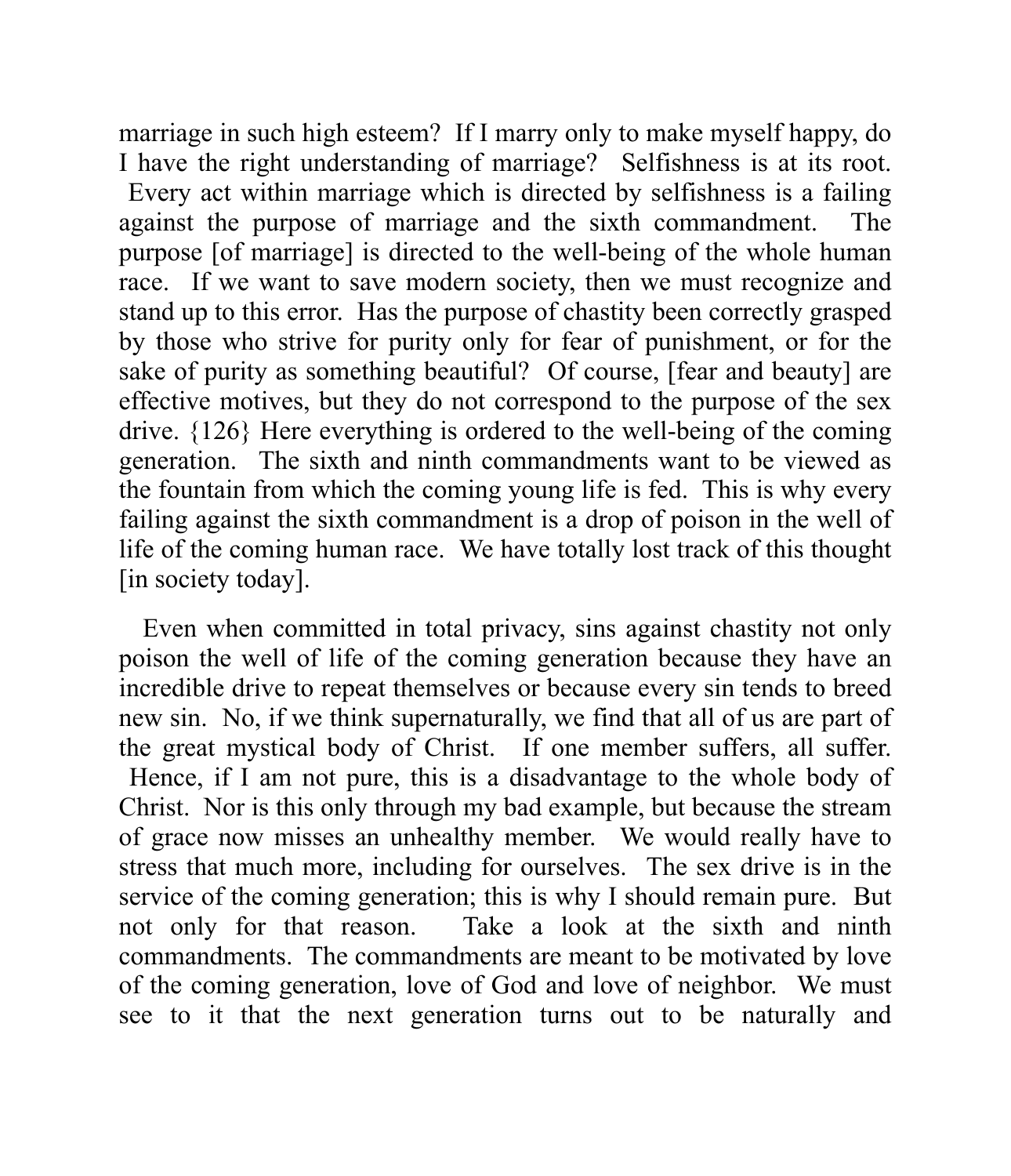supernaturally healthy. It must be our task to contribute to the building up of the body of Christ! The body of Christ must be built up again, better and more perfect than we see it now. Does this not resonate in the words of Christ, "Let the children come to me!" (Mt 19,14)? Is this not an invitation to parents to bring children into the world so that the kingdom of God can be made whole? Before us is the kingdom of Christ and the coming generation. Hence, I live a pure life so that the body of Christ is immaculate, without wrinkles, here and in eternity.

I think that if this perspective would make headway in us and in our people, it could help transform and improve general morals. But we would have to begin at an early age. To educate children in unselfishness is already sexual education. To point out to them the missions, the diaspora or the children in poverty. This education would need to be consciously followed up in the parish organizations. Perhaps you have already experienced how the one or the other young man suddenly finds his purity when he is reminded of the future [and to prepare himself for] marriage. In such a case {127} the purpose of the sex drive has been grasped: You must remain pure for the sake of marriage. If we could awaken more interest in the male world for the entire work of Christ, what a strength we would be setting in motion! What I admire in the general director of the Catholic youth is how he systematically directs all his thoughts in this direction. In fact, I think we really need to be more idea-oriented today. This is how I would capture the greatness of the Holy Father [Pius XI] – that he frees the ideas from their former [outdated] context and gives them new reason to be discussed by the Catholic faithful.

As a result, we must put the accent more on final principles, discussing them and waiting for the ideas to shape new life. This is how we must do it with our youth. I then think our young men will remain pure and not dabble [in nonsense]. To the extent I know the modern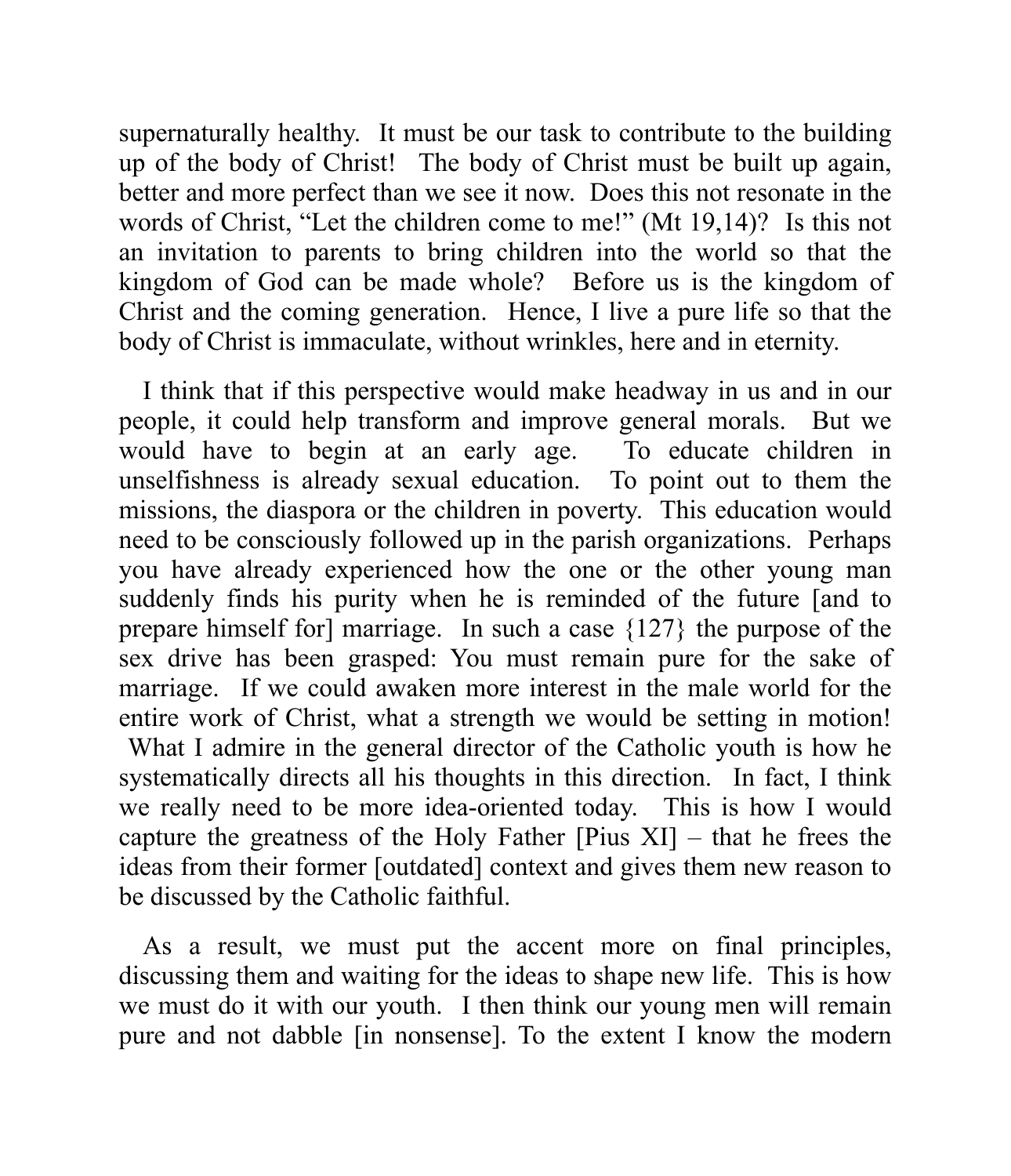situation, I think that this is even more necessary because the work of young men today is very narrow, and they can no longer engage their creativity. A man who is not able to engage his creativity is at risk of becoming a slave of his passions. Then one must seek an alternate form of creativity and put it at the service of family. In other words: to work and earn money to give my future family a good head-start. These ideas need to be brought to our people so that they see the big picture.

What is true of the young man must also be said of the young woman. It is good, especially when they discover that they are bearing a child beneath their heart, to remind them that they must keep their thoughts pure to keep from passing on anything undesirable to the child. Then the young mother will be motivated to make better use of her influence on the coming generation.

You will find everything in most beautiful form in the Holy Family: the purpose of childbearing, the glory of God, the relationship between husband and wife. A family spirit must be as it was in the family of Jesus.

#### **FOOTNOTES**

### 1:

The outline at this point in the workshop was prepared in the Seventh Conference. The German word being used for the concept of procreation here is *Werdegesetze* .

### 2:

A classical norm of moral theology. When it comes to sexual sins the objective matter is always grave ("parvity" means smallness or triviality).